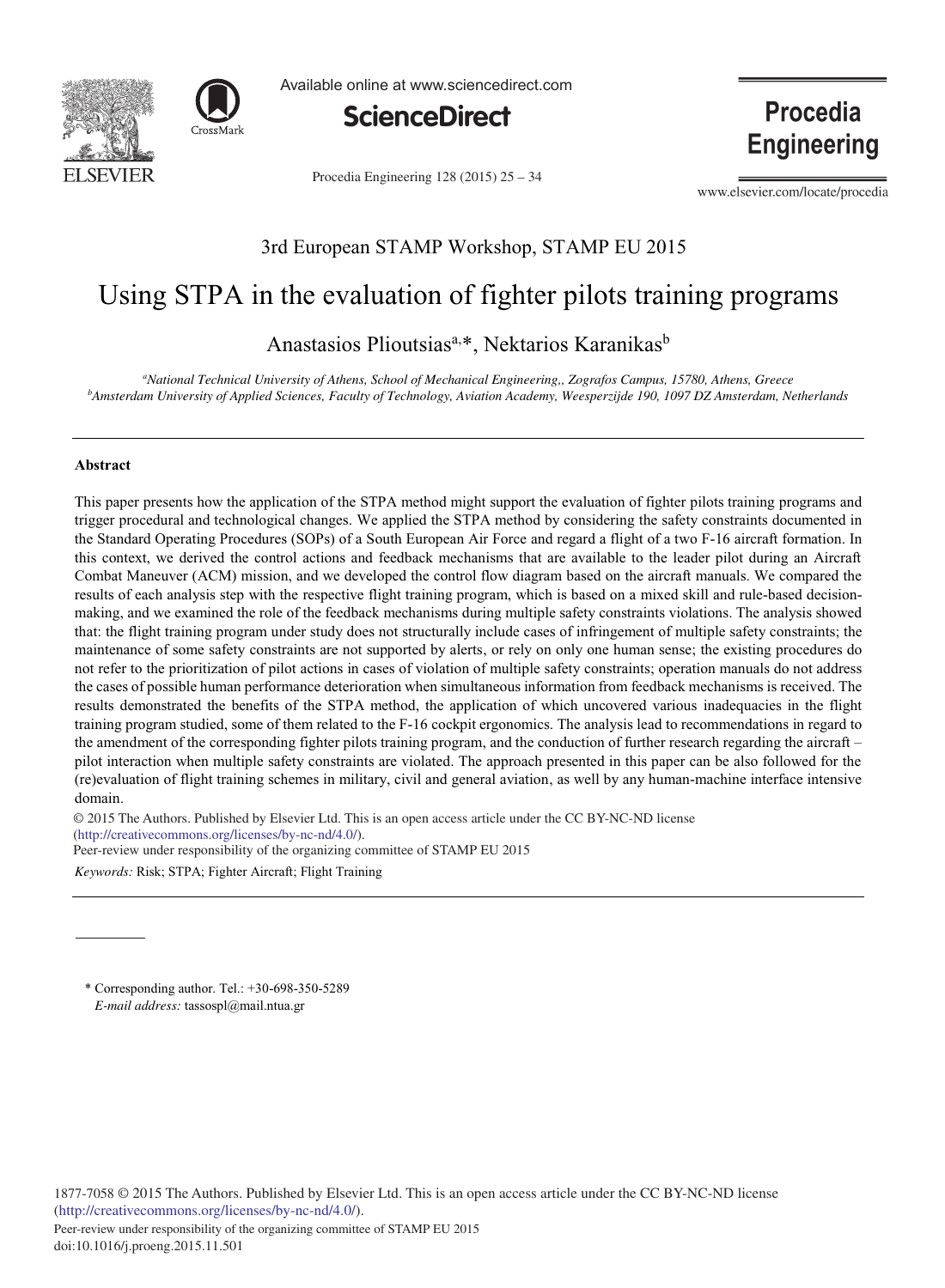# **1. Introduction**

Fighter aircraft pilots face an array of challenges during the execution of every mission, and need to remain constantly alerted in order to ensure that each mission will meet its goals, safety included. Typically, air force missions are performed by at least two aircraft, which are called aircraft formation. In addition to operating the aircraft, the mission leader has to consider various factors affecting the formation and the tactics, so that he/she can confront with emergent situations and complete the mission safely. When airborne, fighter pilots process every input in a timeframe between three (3) and five (5) seconds in order to make a decision and perform the actions required [1], thus time constituting a crucial factor especially during missions with high demands (e.g., steep maneuvers, limited air space, interception of armed aircraft). Although fighter pilots are trained to perform in a multi-tasking environment [2], they are still subjected to human performance limitations when they handle multiple requirements under time constraints [3].

Military aviation uses cause-and-effect hazard analysis in the design of flight training [4]. Such analysis is inherently based on a "find and fix" thinking [5] and corresponds to a mixed skill and rule-based decision-making [6]; thus, the concept "if you see this, do that" is fundamental in military flight training programs. Fighter pilots are trained in simulators, where they deal with various complicated scenarios that "picture" a mixture of potential unwanted situations; this practice corresponds to the recognition-primed decision-making model [7]. It is expected that trained pilots are able to recall every possible scenario taught or experienced, recognize the corresponding conditions and react timely in order to handle simple or complex situations rising from aircraft failures, hostile aircraft tactics, aircraft formation position etc. Operational experience, automated functions of modern fighter jets and recurrent training are deemed as means to support the ability of pilots to identify hazards and assess risks [4].

Systemic models that move beyond linearity and address variability and interconnectivity have not yet been widely introduced in the defense sector. The System-Theoretic Process Analysis (STPA) is a top-down hazard analysis method based on systems engineering and suggests that hazardous states derive from insufficiently designed and/or operated control mechanisms. The STPA technique includes specific steps, from the foundation of the basic system diagram to the determination of the way control actions might provoke hazards, and is able to reveal systemic flaws not previously identified during system design and operation [8].

The present paper presents the first phase of a study related to risk management in military aviation. The question of this phase was: Could an analysis based on the STPA method reveal deficiencies in current fighter pilot training programs? In order to answer the aforementioned question, we applied the STPA technique taking into account the safety constraints (SC), control actions (CA) and feedback mechanisms (FM) referred in a fighter aircraft's documentation and the Standard Operating Procedures (SOPs) of a South European Air Force (SEAF). During a qualitative analysis we identified various safety related issues that are vaguely or not at all addressed in the fighter pilot training program considered.

#### **Nomenclature**

| A/C         | aircraft                              |
|-------------|---------------------------------------|
| ACM         | Air Combat Maneuvers                  |
|             | <b>AGSM</b> Anti-G Straining Maneuver |
| CA.         | control action                        |
| FM          | feedback mechanism                    |
| <b>HUD</b>  | Head-Up Display                       |
| <b>SOP</b>  | standard operating procedure          |
| <b>STPA</b> | System-Theoretic Process Analysis     |
|             |                                       |

# **2. Methodology**

The researchers contemplated a typical mission of F-16 fighter aircraft (A/C) operated by a SEAF. The mission scenario regarded two aircraft formation that protect an area from hostile aircraft and engage in air fight in the case of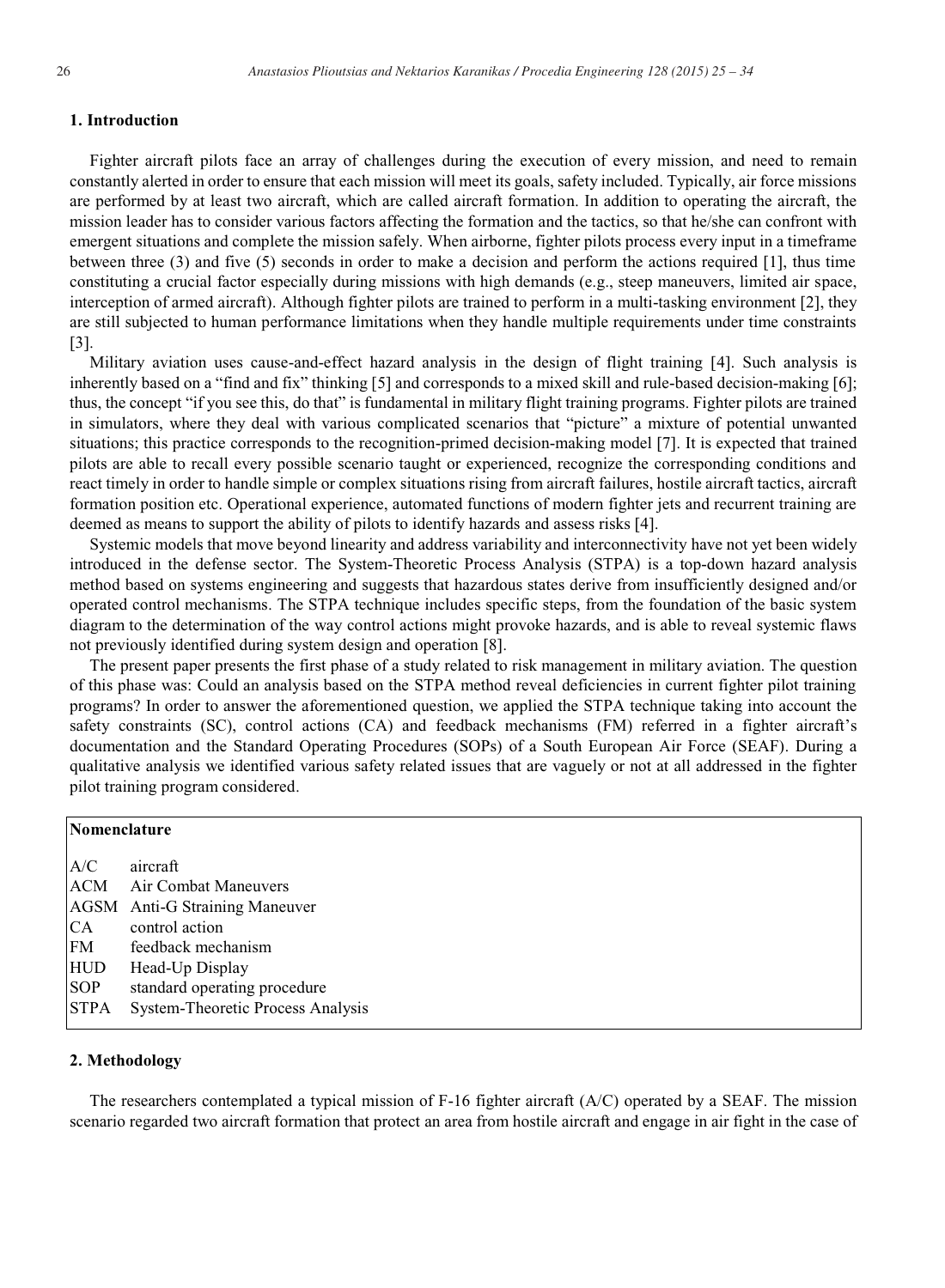imminent and persistent threats; this type of mission is known as Air Combat Maneuvers (ACM). The references we consulted for the scope of the study were: the aircraft operating and technical manuals [9, 10], where the available control actions and feedback mechanisms are documented; the SEAF SOPs referring to the mission safety constraints [9]; the United States Air Force (USAF) documentation [5], which thoroughly describes the risk management to be performed by fighter pilots.

In order to simplify this initial study, we made the following assumptions:

- a. The two aircraft are loaded with two wing tanks, four air-to-air missiles and a gun machine. This configuration imposes restrictions in aircraft maneuvers.
- b. Organizational flaws were not examined.
- c. The A/C are airworthy and their systems fully operative, except of the case of Head-Up Display (HUD) failure during one or more SC violations, as discussed later in this paper.
- d. The aircraft formation system was considered when operating over the designated training area. Thus, we excluded hazards during other flight phases such as take-off and landing.

The researchers first listed the SCs, CAs and FMs referred in the relevant documents [5, 9, 10]. Afterwards, we applied the STPA method [11] by setting the formation leader as a controller who interacts with another controller (i.e. the pilot of the other aircraft), called "Wingman". The application of the STPA technique was facilitated by the A-STPA software [12]. The results from each STPA step were discussed in the light of the existing training program; in addition, we qualitatively explored combinations of SC infringements and the respective information flow from FMs.

# **3. Application of the STPA and results**

# *3.1. Safety constraints, control actions and feedback mechanisms*

Table 1 presents the SCs along with the CAs and FMs referred in the aircraft manuals and the SOPs.

| No           | Safety constraints                   | Control actions.                            |                | Feedback mechanism                     |
|--------------|--------------------------------------|---------------------------------------------|----------------|----------------------------------------|
| $\mathbf{1}$ | Do not violate minimum               | At 9000ft put the head on aircraft 20<br>a. | $\mathbf{1}$ . | Aircraft radar.                        |
|              | distance separation 1000ft.          | degrees off boresight.                      | 2.             | HUD track target indicators.           |
|              |                                      | At 6000ft both aircraft turn towards<br>b.  | 3.             | "Brake X" warning message on HUD       |
|              |                                      | clear flight path.                          | 4.             | "Brake X" warning message on Main      |
|              |                                      | Keep 1000ft minimum distance<br>$c_{\cdot}$ |                | Flight Display (MFD).                  |
|              |                                      | separation.                                 | 5.             | Visual scanning of closure rate and    |
|              |                                      |                                             |                | distance between aircraft.             |
|              |                                      |                                             | 6.             | Verbal alert from the wingman          |
| $\mathbf{2}$ | Do not violate the minimum           | Keep minimum altitude                       | $\mathbf{1}$ . | HUD altitude indications.              |
|              | altitude                             |                                             | 2.             | Analogical altitude indicator.         |
|              |                                      |                                             | 3.             | Warning messages from radio            |
|              |                                      |                                             |                | altimeter.                             |
|              |                                      |                                             | 4.             | Verbal warnings from aircrafts anti-   |
|              |                                      |                                             |                | collision system.                      |
|              |                                      |                                             | 5.             | Verbal alert from the wingman          |
| 3            | Do not violate the flight            | Keep the flight control limits during high- | 1.             | HUD airspeed indication.               |
|              | control limits in high-              | performance maneuvers.                      | 2.             | Analogical airspeed indicator.         |
|              | performance maneuvers with           |                                             | 3.             | Angle of attack indexers               |
|              | low airspeed.                        |                                             | 4.             | Voice warning (horn) for low speed     |
|              |                                      |                                             |                | and high nose-up angle.                |
|              |                                      |                                             | 5.             | Aircraft's response to pilots' action. |
| 4            | Do not exceed fuel level             | Manage remaining fuel level for mission and | 1.             | Fuel level and fuel flow indicator     |
|              | limitations.                         | return to base.                             | 2.             | HUD fuel waning message.               |
| 5            | Do not violate G loads and           | Keep G load and airspeed limits.            | 1.             | HUD G indication.                      |
|              | airspeed limits.                     |                                             | 2.             | Analogical G indicator.                |
|              |                                      |                                             | 3.             | Analogical airspeed indicator.         |
|              |                                      |                                             | 4.             | Physiology effects of G force.         |
| 6            | Do not perform maneuvers             | Perform AGSM in every maneuver above 2      | $\mathbf{1}$ . | HUD G indication.                      |
|              | above 2 Gs without executing<br>AGSM | Gs.                                         | 2.             | Analogical G indicator.                |

Table 1. Safety constraints with control actions and feedback mechanisms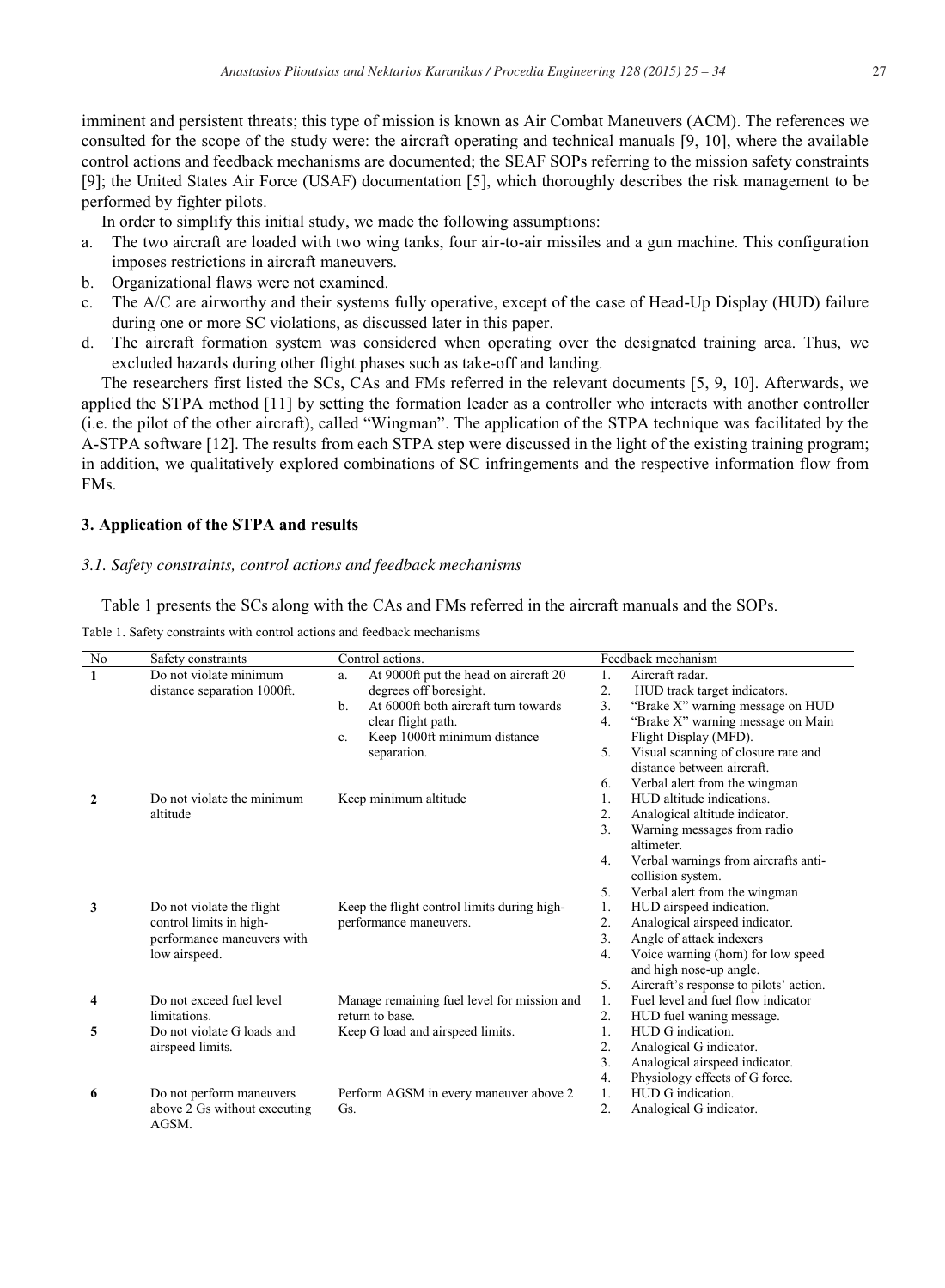| N <sub>o</sub> | Safety constraints                                                                                  | Control actions.                                                                        |    | Feedback mechanism                              |
|----------------|-----------------------------------------------------------------------------------------------------|-----------------------------------------------------------------------------------------|----|-------------------------------------------------|
|                | Do not fly with Visual Flight                                                                       | Change to Instruments Flight Rules (IFR) in                                             |    | Physical environment.                           |
|                | Rules (VFR) in adverse                                                                              | adverse weather conditions.                                                             |    | Aircraft radar.                                 |
|                | weather conditions.                                                                                 |                                                                                         | 3. | Verbal information from the wingman             |
| 8              | Do not execute AMC mission<br>with visibility lower than 8Km                                        | Abort the mission if visibility lower than<br>8Km and separation of clouds less than 1- |    | Visual scanning of the physical<br>environment. |
|                | and separation of clouds less<br>than 1-mile horizontally and<br>2000ft vertically.                 | mile horizontally and 2000ft vertically.                                                |    | Verbal information from the wingman.            |
| 9              | Do not fly without radio<br>communication contact with<br>GCI/Radar and other formation<br>members. | Abort the mission if there is problem with<br>your radio communications.                |    | Audio transmissions                             |

#### *3.1.1. Possible combinations of safety constraints violation*

The researchers designed a 9 x 9 matrix (Table 2) where both rows and columns represent the SCs of the  $2<sup>nd</sup>$  column of Table 1 above. Thereafter, we assessed which SCs might be breached simultaneously (i.e. symbol S in Table 2) and which SC might mask others if it is violated first (i.e. symbol M in Table 2).

| Other SCs violations:      | 1 | 2 | $\overline{\mathbf{3}}$ | $\overline{4}$ | 5 | 6 | 7 | 8 | 9 |
|----------------------------|---|---|-------------------------|----------------|---|---|---|---|---|
| SC violated first          |   |   |                         |                |   |   |   |   |   |
| 1                          |   | S | S                       | S              | S | S | S |   | S |
| $\overline{2}$             | S |   | S                       | S              | S | S | S |   | S |
| 3                          |   |   |                         | S              |   |   | S |   | S |
| $\overline{4}$             | S | S | S                       |                | S | S | S |   | S |
| 5                          |   | S | M                       | S              |   | S | S |   | S |
| 6                          | S | S | M                       | S              | S |   |   |   | S |
| 7                          |   |   |                         | S              |   |   |   |   | S |
| 8                          | S | S | S                       | S              | S | S | S |   | S |
| 9                          | S | S | S                       | S              | S | S | S |   |   |
| S: Simultaneous, M: Masked |   |   |                         |                |   |   |   |   |   |

Table 2. Combined SCs in ACM mission.

The evaluation led to the following results:

- a. The SC No 8 (i.e. "Do not execute AMC mission with visibility lower than 8Km and separation of clouds less than 1-mile horizontally and 2000ft vertically") regards an assessment to be made before executing the mission. Hence, it might be violated only prior to the arrival over the flight training area.
- b. If the SCs No 5 and No 6 are violated first (i.e. "Do not violate G loads and airspeed limits" and "Do not execute maneuvers above 2 Gs without executing AGSM"), they will mask the infringement of SC No 3 (i.e. "Do not violate the flight control limits in high-performance maneuvers with low airspeed") because if the pilot falls in a black-out state, the aircraft will be by default uncontrollable.
- c. The violation of the SC No 3 cannot be followed by the infringement of SCs No 5 and No 6 (i.e. "Do not execute maneuvers above 2 Gs without executing AGSM") because the aircraft will not have enough airspeed and adequate angle-of-attack to perform high-G maneuvers.

#### *3.1.2. Available feedback mechanisms*

The first steps of the STPA analysis revealed that: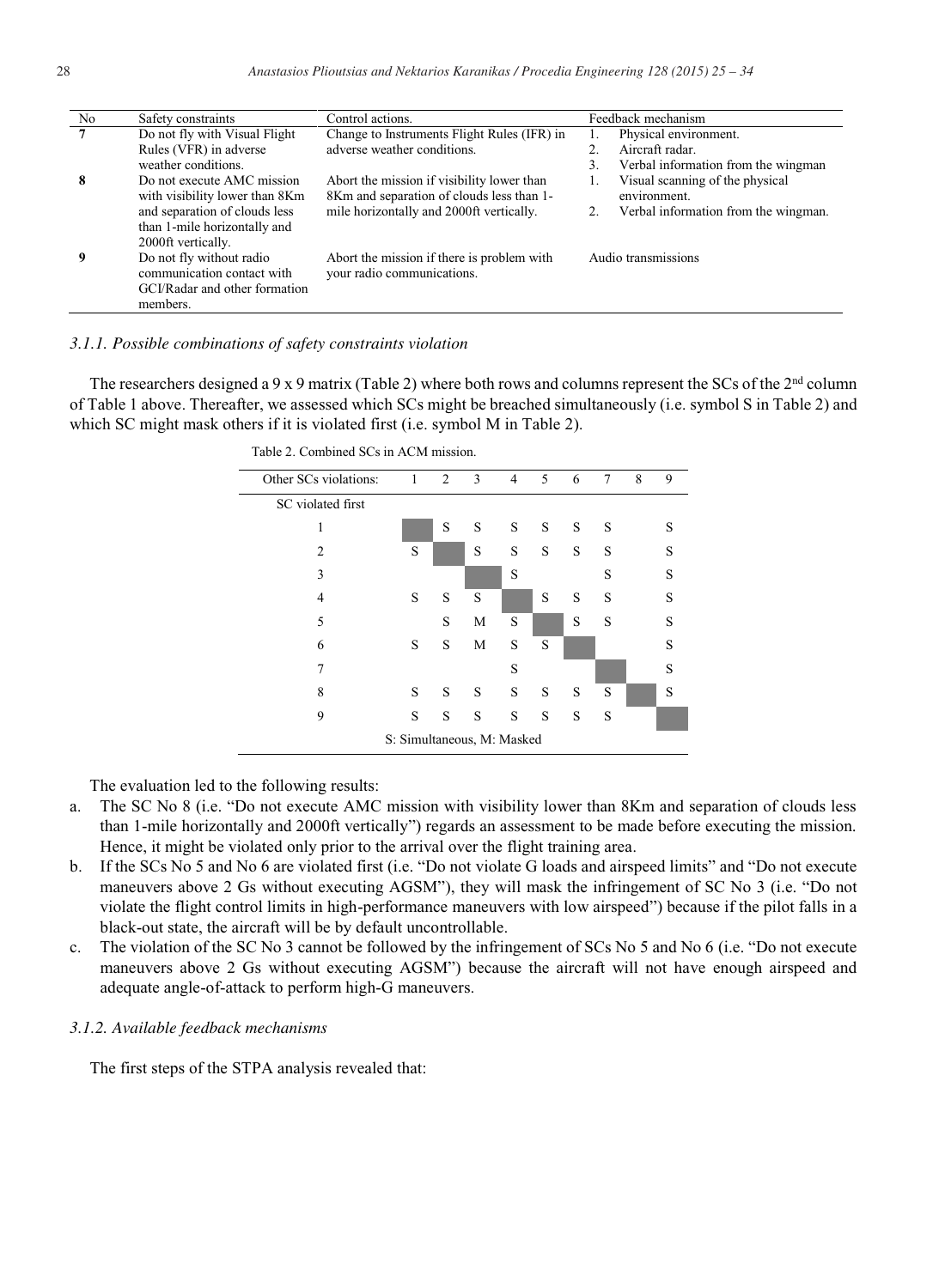- a. The Head-Up Display (HUD) comprises a basic FM for 6 out of the 9 constraints (i.e. SC No1 to No6). The aircraft manual considers the HUD as the most important display because it provides a lot of information on a small area at the pilot's line-of-sight (LOS), and assists pilots in recognizing a wide range of data.
- b. The human sensory system is used to receive information from the HUD and the rest of the feedback mechanisms, as in every case with human controllers. The continuous awareness of factors that might negatively affect human performance is a requirement explicitly stated in the SOPs.
- c. A successful reception of the information provided by the feedback mechanisms requires the maintenance of the vision, audition and vestibular senses as depicted in Table 3; the first figure represents the number of alerts (i.e. warning messages, flash lights and audio warnings) and the second figure corresponds to the total number of feedback mechanisms (i.e. alerts and indications) that require the use of the specific sense.

| SC:                       | $1 \quad 2$ | -3  | 4 | -5  |                                                 | 6 7 |                   |  |
|---------------------------|-------------|-----|---|-----|-------------------------------------------------|-----|-------------------|--|
| Sight                     |             |     |   |     | $1/5$ $1/3$ $0/3$ $1/2$ $0/3$ $0/2$ $0/2$ $0/1$ |     |                   |  |
| Hearing $1/1$ $2/2$ $1/1$ |             |     |   |     |                                                 |     | $1/1$ $1/1$ $1/1$ |  |
| Vestibular                |             | 0/1 |   | 0/1 |                                                 |     |                   |  |

Table 3: Senses used to receive information from feedback mechanisms

According to the information provided in Table 3, it is apparent that:

- The maintenance of SCs No 4, No 6 and No 9 rely on one sense only; thus, in cases of temporary degradation of the vision or hearing capabilities due to physiological or cognitive factors, the pilot is not properly informed about possible infringement of the aforementioned SCs.
- The SC No 3 is the only one that can be monitored based on information from all three senses considered.
- There is no alert to support the maintenance of SCs No 5 and No 6, and their monitoring depends solely on the visual attention and vestibular feeling of the pilot.

# *3.1.3. Feedback mechanisms during violation of multiple safety constraints*

In response to each alert the pilot is expected to visually scan the HUD and crosscheck the HUD indications with other instruments and/or the physical environment; the cross-checking is also required upon recognition of unwanted indications on the HUD (e.g., target and altitude indications). According to the present procedures, the pilot must decide and act timely to each SC infringement. However, if SCs are violated simultaneously or within a short time difference, the pilot might receive in parallel or consecutively visual and audio alerts from many sources.

Since the average time for the information processing and pilot's reaction is about 4 seconds [1, 13], under ideal conditions SCs must not be violated within shorter a timeframe, so the pilot can recover successfully from each SC's infringement. However, if the aforementioned time gap is less, the pilot will be exposed to various incoming alerts, required to scan various indications on and outside the HUD, and, yet, expected to react to multiple demands. This constitutes a condition that might jeopardize human performance and lead to an accident; it can be further worsened if the HUD fails.

Based on the aforementioned observations, it seems that the existing FMs, which were originally designed to support the pilot, might cause adverse effects in the case of multiple SCs breaches. In order to elucidate this potential problem, Table 4 presents the case where the SC No 1 is firstly violated, followed by violations of the rest of the SCs but SC No8 (see paragraph 3.1.1.a). The last row in Table 4 shows the available indications the pilots can consult after each visual or audio alert; the first figure corresponds to the indications shown on the HUD and the second number regards the ones that are available to other displays and instruments, the latter positioned lower than the pilot's LOS and requiring pilot's head movement downwards. It is notified that for simplification reasons the feedbacks from vestibular were not considered, and that for illustration purposes the SCs violations were considered in an ascending order from No 1 to No 9.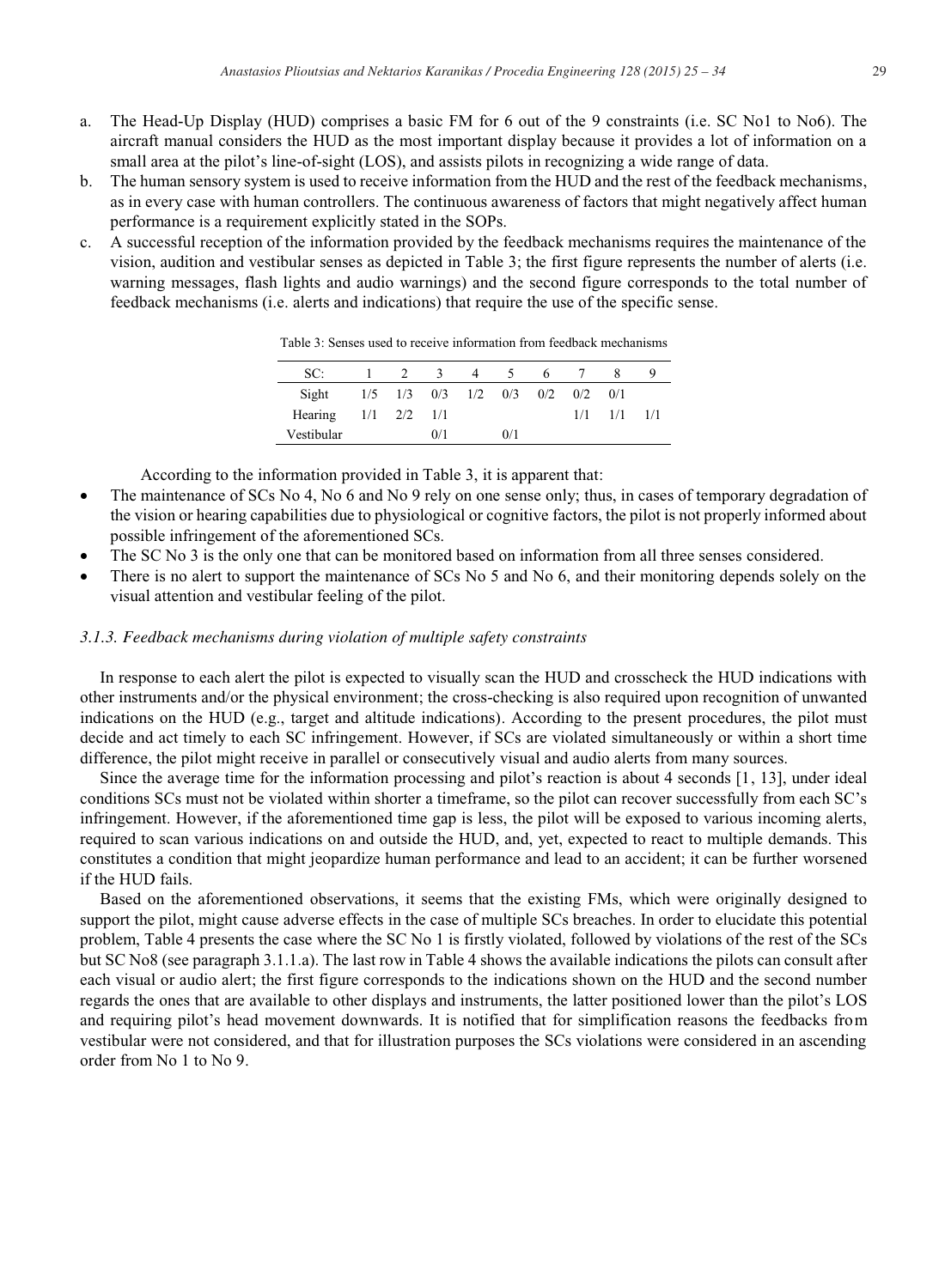| SCs violated:                                                                                                            | $1+2$ | $1+2+3$ | $1+2+3+4$ | $1+2+3+4+5$ | $1+2+3+4+$<br>$5 + 6$ | $1+2+3+4+$<br>$5+6+7$ | $1+2+3+4+5+6$<br>$+7+9$ |
|--------------------------------------------------------------------------------------------------------------------------|-------|---------|-----------|-------------|-----------------------|-----------------------|-------------------------|
| Number of visual alerts (on HUD /<br>on other displays or instruments)*                                                  | 1/2   | 1/2     | 2/2       | 2/2         | 2/2                   | 2/2                   | 2/2                     |
| Number of audio alerts*                                                                                                  | 2     | 3       | 3         | 3           | 3                     | 3                     | 4                       |
| Requirements to consult other<br>indications (on the HUD / on other<br>displays, instruments / physical<br>environment)* | 2/2/1 | 3/4/1   | 3/5/1     | 4/6/1       | 4/6/1                 | 4/6/1                 | 4/6/1                   |
| * Feedback mechanisms related to multiple SCs were considered once.                                                      |       |         |           |             |                       |                       |                         |

Table 4. Feedback mechanisms in multiple SC violations

The analysis shown in Table 4 suggests that if the SCs are violated simultaneously or within a short time difference:

- a. The pilot will receive almost in parallel 1 to 2 visual alerts on the HUD and 2 to 4 audio alerts.
- b. The pilot might observe up to 2 visual warnings on displays out of the LOS.
- c. Following the perception of visual and verbal alerts, the pilot needs to check 2 to 4 indications on the HUD, and move the head several times in order to check 2 to 6 indications on other displays and instruments and the physical environment.
- d. If the HUD fails during the first SC infringement, the pilot will rely only on verbal alerts and have to check for other indications and warning messages on 2 to 6 displays and instruments and the environment by moving the head.

# *3.2. STPA step 1: Control structure and hazardous states*

Based on the SOPs, we draw the basic control structure for the aircraft formation (Fig. 1) and we defined the control algorithm of the leader pilot; the latter is not presented due to papers' length limitations. Thereafter, we identified the potential hazardous states sourcing from the unsafe control actions, as presented in Table 5. It is clarified that:

- The case of "provided too early" does not apply to any control action.
- The case of "provided with a wrong order" depends on the prioritization of control actions when multiple SCs are violated; such prioritization cannot be determined beforehand.
- The case "applied too long" applies:
	- o in the No 6 control action, leading to physical fatigue;
	- o when the pilot is unaware of the infringement of other SCs; this might further cause various hazardous states sourcing from the rest of the "not provided" conditions.



Fig.1. Basic control structure

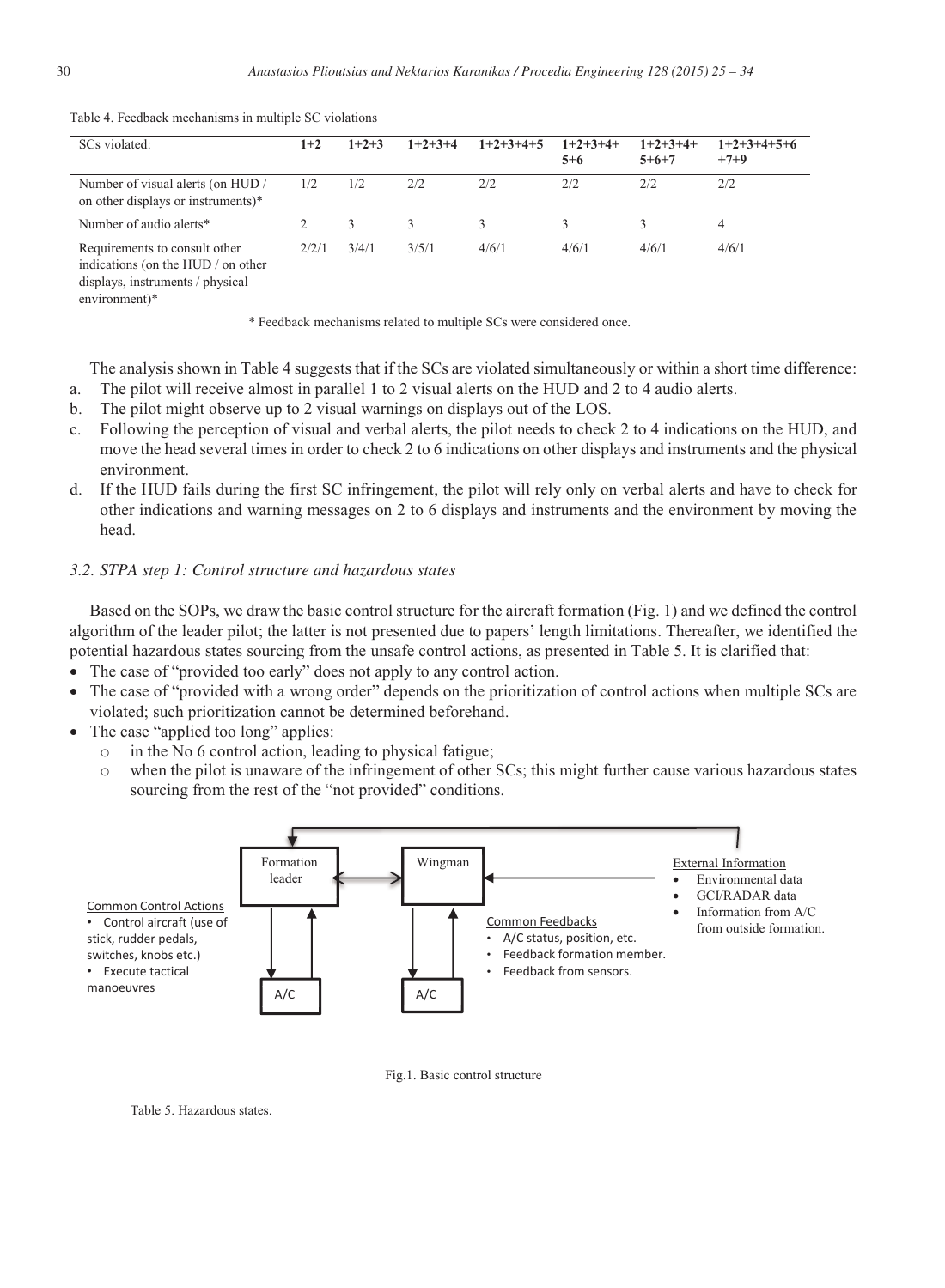| N <sub>0</sub> | Control Action(s)                                                        | <b>Hazardous States</b>                                |                                                                                |                     |                     |  |  |  |
|----------------|--------------------------------------------------------------------------|--------------------------------------------------------|--------------------------------------------------------------------------------|---------------------|---------------------|--|--|--|
|                |                                                                          | <b>Not</b><br>provided                                 | Provided<br>(incorrectly)                                                      | Applied<br>too late | Stopped<br>too soon |  |  |  |
| $\overline{1}$ | At 9000ft put the head on aircraft 20 degrees off boresight.             |                                                        | 1. Unsafe separation between aircraft.                                         |                     |                     |  |  |  |
|                | At 6000ft both aircraft turn towards clear flight path.                  | 2. Loss of aircraft control due to exposure to exhaust |                                                                                |                     |                     |  |  |  |
|                | Keep 1000ft minimum distance separation.                                 |                                                        | gasses of formation aircraft.                                                  |                     |                     |  |  |  |
| 2              | Keep minimum altitude                                                    |                                                        | Flying too close to the terrain.                                               |                     |                     |  |  |  |
| 3              | Keep the flight control limits during high-performance<br>maneuvers.     |                                                        | 1. Loss of aircraft control due to disturbance of<br>aerodynamic capabilities. |                     |                     |  |  |  |
|                |                                                                          |                                                        | 2. Unsafe separation between aircraft.                                         |                     |                     |  |  |  |
| $\overline{4}$ | Manage remaining fuel level for mission and return to base.              |                                                        | Aircraft engine's shut down due to fuel starvation.                            |                     |                     |  |  |  |
| 5              | Keep G load and airspeed limits.                                         |                                                        | 1. Loss of external storages.                                                  |                     |                     |  |  |  |
|                |                                                                          | 2. Aircraft fuselage and wing cracks.                  |                                                                                |                     |                     |  |  |  |
|                |                                                                          | 3. G-Lock phenomenon.                                  |                                                                                |                     |                     |  |  |  |
| 6              | Execute AGSM in every maneuver above 2 Gs.                               | 1. G-Lock phenomenon.                                  |                                                                                |                     |                     |  |  |  |
|                |                                                                          |                                                        | 2. Loss of pilot's consciousness.                                              |                     |                     |  |  |  |
|                |                                                                          |                                                        | 3. Physical fatigue (only for the case "applied too long").                    |                     |                     |  |  |  |
| 7              | Change to Instruments Flight Rules (IFR) in adverse weather              |                                                        | 1. Unsafe separation between aircraft.                                         |                     |                     |  |  |  |
|                | conditions.                                                              | and illusions)                                         | 2. Human performance deterioration (e.g., disorientation                       |                     |                     |  |  |  |
| 8              | Abort the mission if visibility lowers than 8Km and separation           | 1. Unsafe separation between aircraft.                 |                                                                                |                     |                     |  |  |  |
|                | of clouds less than 1-mile horizontally and 2000ft vertically.           | and illusions)                                         | 2. Human performance deterioration (e.g., disorientation                       |                     |                     |  |  |  |
| 9              | Abort the mission if there is problem with your radio<br>communications. |                                                        | Loss of information flow.                                                      |                     |                     |  |  |  |

Taking into consideration the information provided in Table 5 in conjunction with the existing flight training scheme, it was noticed that:

- a. The aircraft and mission documentation do not explicitly mention the variations that a control action might be subjected. Also, there is no structural reference to the hazardous state(s) each control action case might result if not provided in the way and timing that the procedures dictate.
- b. Four out of the 10 distinct hazardous states (i.e., unsafe separation between aircraft, loss of aircraft control, G-Lock phenomenon and human performance deterioration) might result from the breach of various SCs. Thus, if we consider the example provided in section 3.1.3 (i.e. consecutive or simultaneous SCs), the fact that the pilot might successfully confront with one violation and avoid the respective hazards, does not exclude the possibility for an exposure to the same hazardous state during the infringement of another SC.
- c. The aircraft and mission documentation do not clearly refer to the prevalence of the aforementioned four hazardous states.

# *3.3. Control flow diagram*

At the last phase of the STPA we identified the causal factors and constructed the control flow diagram for the lead pilot (Fig. 2). It is noticed that the violation of multiple SC constraints was considered as causal factor; however, such cases might also be considered as additional hazardous states. Also, the case of overlapping feedback mechanisms was included in the list of potential causal factors in addition to the typical feedback flaws the STPA methodology suggests.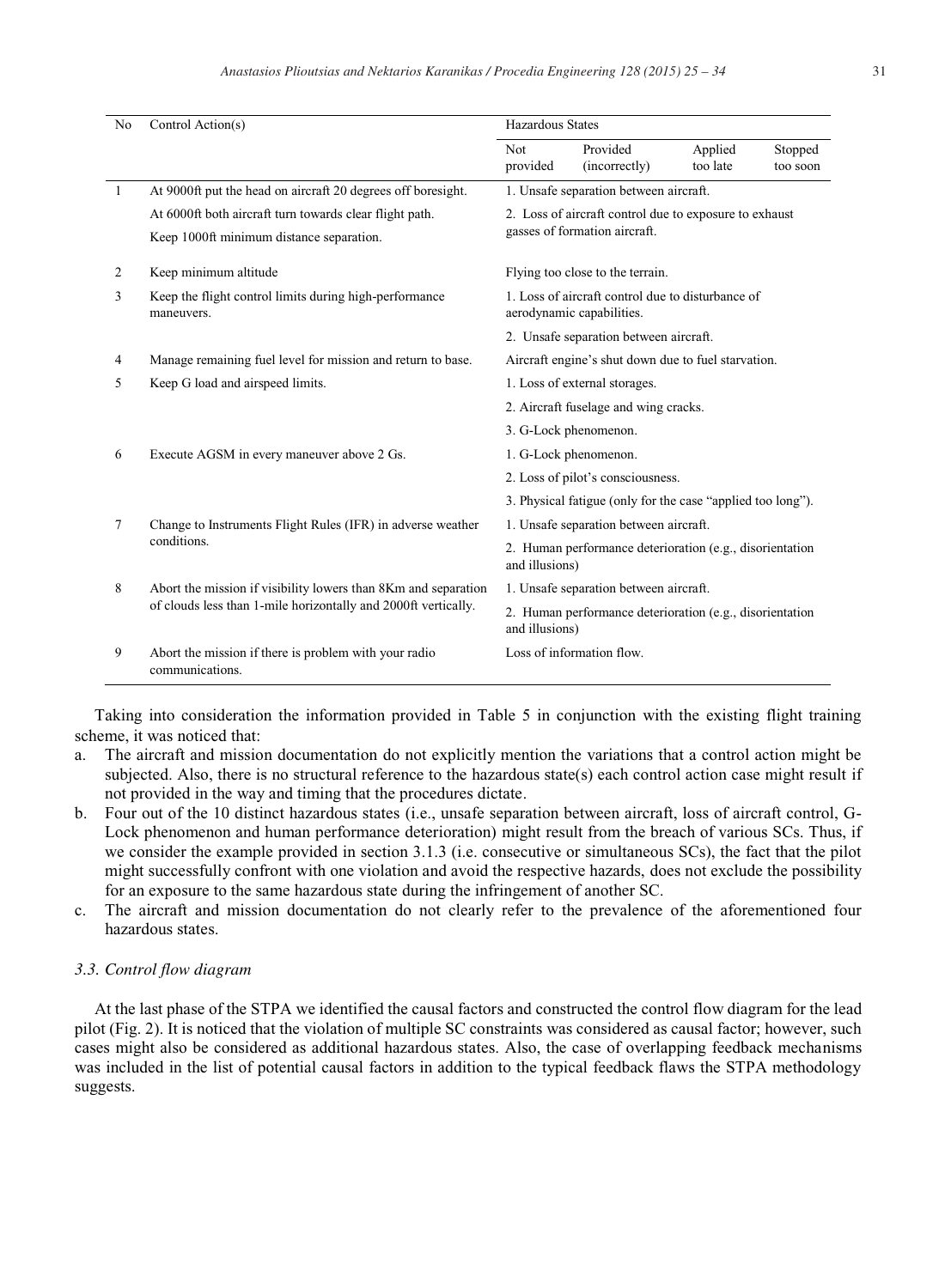

Fig. 2. Control flow for the formation leader

# **4. Discussion**

The results suggest that the flight training scheme under study, which is based on the cause-effect and mixed skill and rule-based concepts, does not address several safety related issues. Firstly, the violation of SCs are seen as independent events and their possible combinations have not been considered. Current training practice in flight simulators includes scenarios with some mixture of SCs infringements; however, these scenarios source from accidents and are selected by the instructors based on their knowledge and discretion. Therefore, present training in responses to violations of multiple SCs is rather reactive; if an accident has not occurred the corresponding SC patterns will not be demonstrated during flight simulator training.

Secondly, although there is a variety of available feedback mechanisms, the maintenance of 3 out of the 9 SCs relies on one sense only. This increases the possibility of a non-timely identification of imminent hazardous states if the pilot temporarily uses less or more capacity of one physical sense due to other flying or mission requirements. Such adverse possibility escalates because no alert or warning is available for 2 SCs, the latter depending only on pilot's visual perception.

It was confirmed that the HUD comprises the primary reference during flight and it is a critical component, as this is referred in the aircraft manuals. The ergonomic design of the HUD allows the pilot to spot timely the information needed and react under time restrictions imposed by the mission (e.g., attack from a hostile aircraft). When an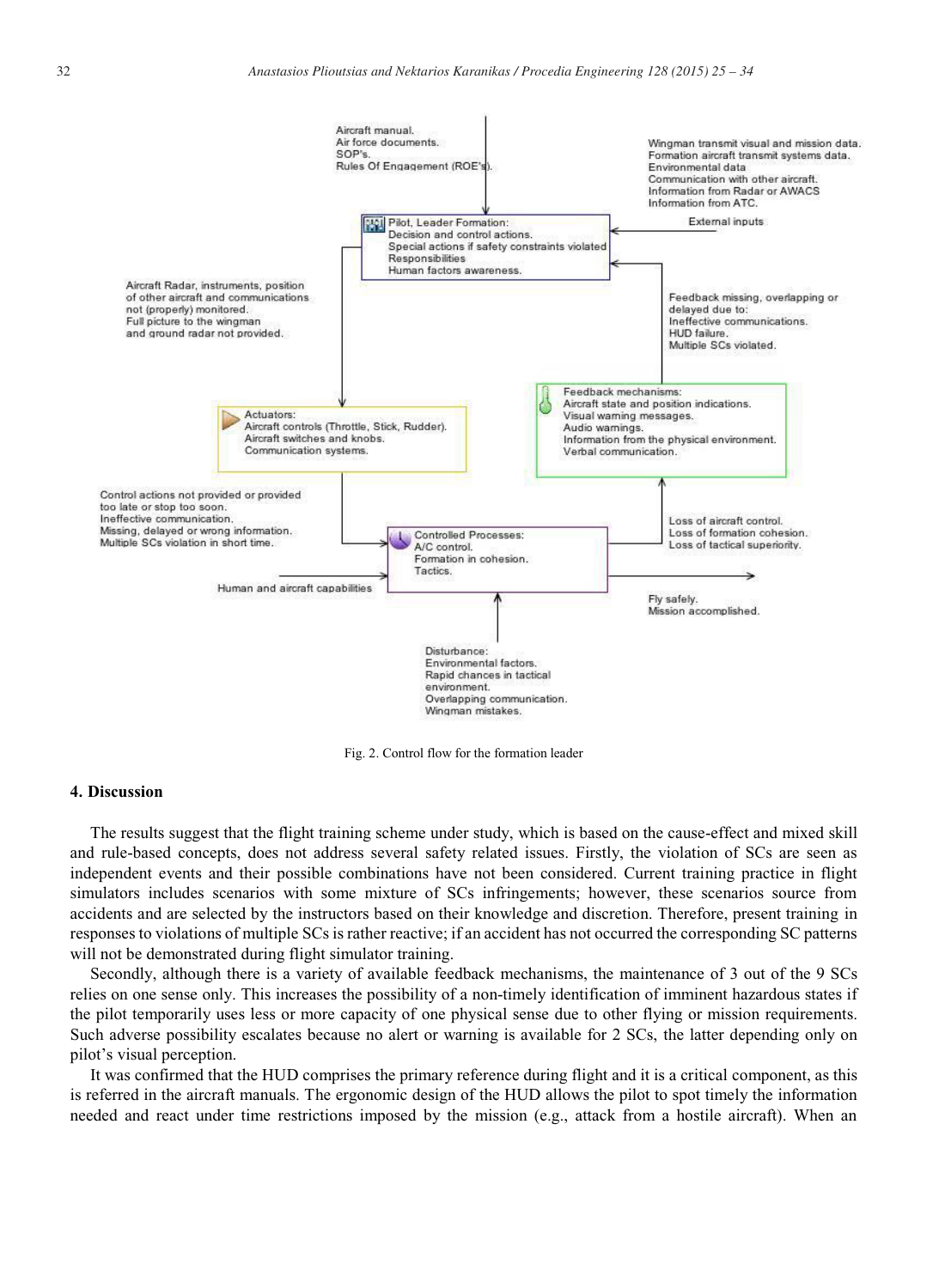indication or warning message on the HUD triggers pilot's attention, current procedures require a crosscheck with other available displays and instruments. The latter are collectively known as Head Dow Displays (HDD) because they are located out of the LOS and their checking requires pilot's head movement downwards. Yet, in the case of multiple SC breaches, the flying procedures do not consider that multiple crosschecks will be needed in response to each adverse event, a condition that might increase pilot's workload considerably and lead to an unwanted decline of human performance. Such cases might become worse if the HUD fails and the pilot needs to further increase his/her head movements in order to perceive the situation, make decisions and react. Consequently, the pilot's reaction time might increase under conditions that time is vital for meeting the objectives of aircraft control, formation's cohesion and survival from hostile attacks.

Interestingly, the traditional "the more, the better" approach regarding the FMs available to the pilot was found rather questionable. A redundancy of alerts, warning and indications of various types might effectively support pilot's awareness, decision-making and response to a single SC breach. However, the analysis showed that in the case of simultaneous or consecutive violations of SCs the pilot might become overwhelmed by the incoming information; assistance from technology in relieving the workload and prioritizing the activities required to recover from multiple SCs is not available.

In addition to the above, the existing flight training practice suggests a binary approach to control actions and indicates that the latter can either successfully or wrongly being provided by the pilot. An exposure to risk due to an unsafe control action is attributed to human error, without exploring the temporal variable as the STPA technique proposes (e.g., control action provided too early or too late). This might lead to ignoring the effects of feedback delays that might source from aircraft system failures or ineffective communication among formation pilots, and underestimate the influences of late responses, which might stem from increased workload.

# **5. Conclusions**

The analysis with the STPA technique, even from the first steps, lead to the identification of various safety issues, which are not addressed by the existing aircraft and mission documentation, and, consequently, are not structurally included in the flight training program considered. The following conclusions and recommendations aim to assist in the management of the flaws identified in this study:

- a. A transition from the traditional cause-effect thinking to the systemic approach suggested by the STPA might increase the effectiveness of military flight training.
- b. Military aviation training might not unfold its full potential when considering violations of SCs as isolated events. Training in flight simulators must consistently and structurally include scenarios with multiple SCs infringements (e.g., starting from combinations of few SCs and introducing gradually conditions of increased complexity).
- c. In combination with the previous recommendation, the flight training program, A/C manuals and SOPs considered in this study need to:
	- i. Address that the maintenance of the SCs No 5 and No 6 is not supported by any type of alert, and that the maintenance of each of the SCs No 4, No 6 and No 9 relies on one only sense.
	- ii. Provide guidance for the prioritization of actions when multiple SCs are breached, and increased amount of information is received. Such guidance might be based on the most frequent hazardous states referred in section 3.2 above, and it needs to explicitly address the cases with HUD failures.
	- iii. Include all types of problems related to CAs (provided too late, applied too long etc.).
- d. The manufacturer of the specific aircraft needs to:
	- i. Explore the possibility for the provision of alerts that will support all types of SCs and trigger more than one sense.
	- ii. Conduct studies in order to investigate more thoroughly the potential adverse effects of multiple SCs infringements on human performance, and examine how technology might support pilots accordingly (e.g., automated or manual masking of alerts based on the type of the SC violated and the current conditions).

Although the present study considered a specific military aircraft model and type of mission, and included an initial qualitative approach to the question posed in section 1, the researchers contemplate that a similar approach could be